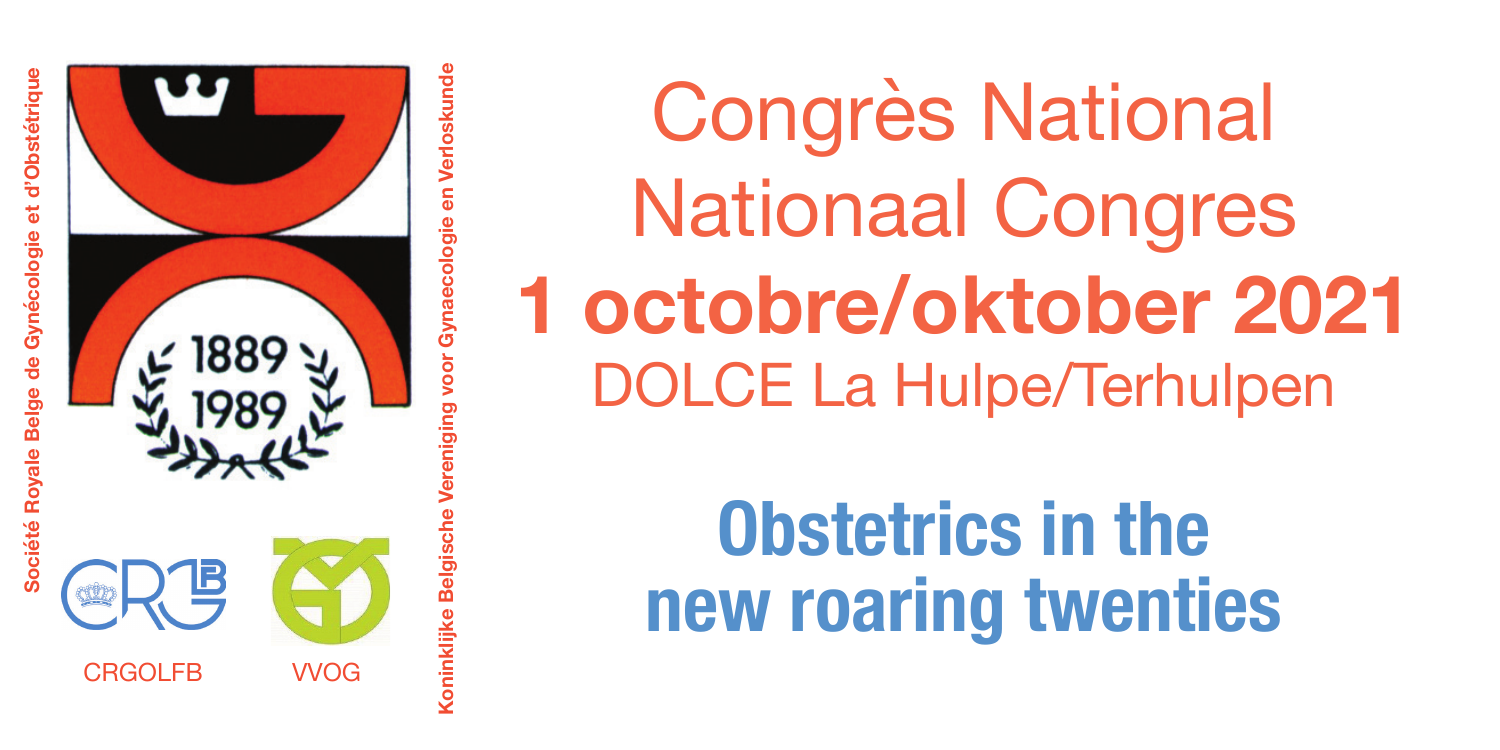#### **08:30 Welcome & registrations**

# **Introduction**<br>09:00 Guy

09:00 Guy Verhulst, President of the VVOG & Pierre Bernard, President of the CRGOLFB

### **Session 1 - Hypertension and pre-eclampsia**

*Chairs: Patrick Emonts, CHU Liège and CHR Liège - Kristien Roelens, UZ Gent*

- 
- 09:30 Screening for hypertensive disorders (T1, T2 and T3) *Asma Khalil, St. George's Hospital, London, UK*<br>10:00 Management of hypertensive disorders in pregnancy *Jérôme Cornette, Erasmus MC, Rotterdam, the*
- 10:00 Management of hypertensive disorders in pregnancy *Jérôme Cornette, Erasmus MC, Rotterdam, the Netherlands*

09:10 Physiopathology and new insights *Frédéric Debiève, Cliniques Universitaires Saint-Luc, Brussels*



10:30 **Sponsored symposium Roche Diagnostics** The clinical and economic value of pre-eclampsia testing with PlGF and sFlt-1 Diagnostics throughout the different stages of pregnancy *Stefan Verlohren, Charité - Universitätsmedizin Berlin, Germany &* 

*Frédéric Chantraine, CHU Liège, site CHR Citadelle, Liège* 

### **11:00 Coffee break & exhibit**

- *Chairs: Anne Verougstraete, UZ Brussel and Hôpital Erasme Catherine Donner, Hôpital Erasme*
- 11:30 Best abstract CRGOLFB: Pregnancy Outcomes according to gestational age at acquisition of COVID-19: an international multicentre retrospective cohort study - PregOutCOV study *Dominique Badr, CHU Brugmann*
- 11:45 Best abstract VVOG: Twist 'n turn: chronic pelvic pain following conservative management of adnexal torsionin an adolescent qirl<br>Bart Vergauwe, UGent **Bart Vergauwe, UGent**